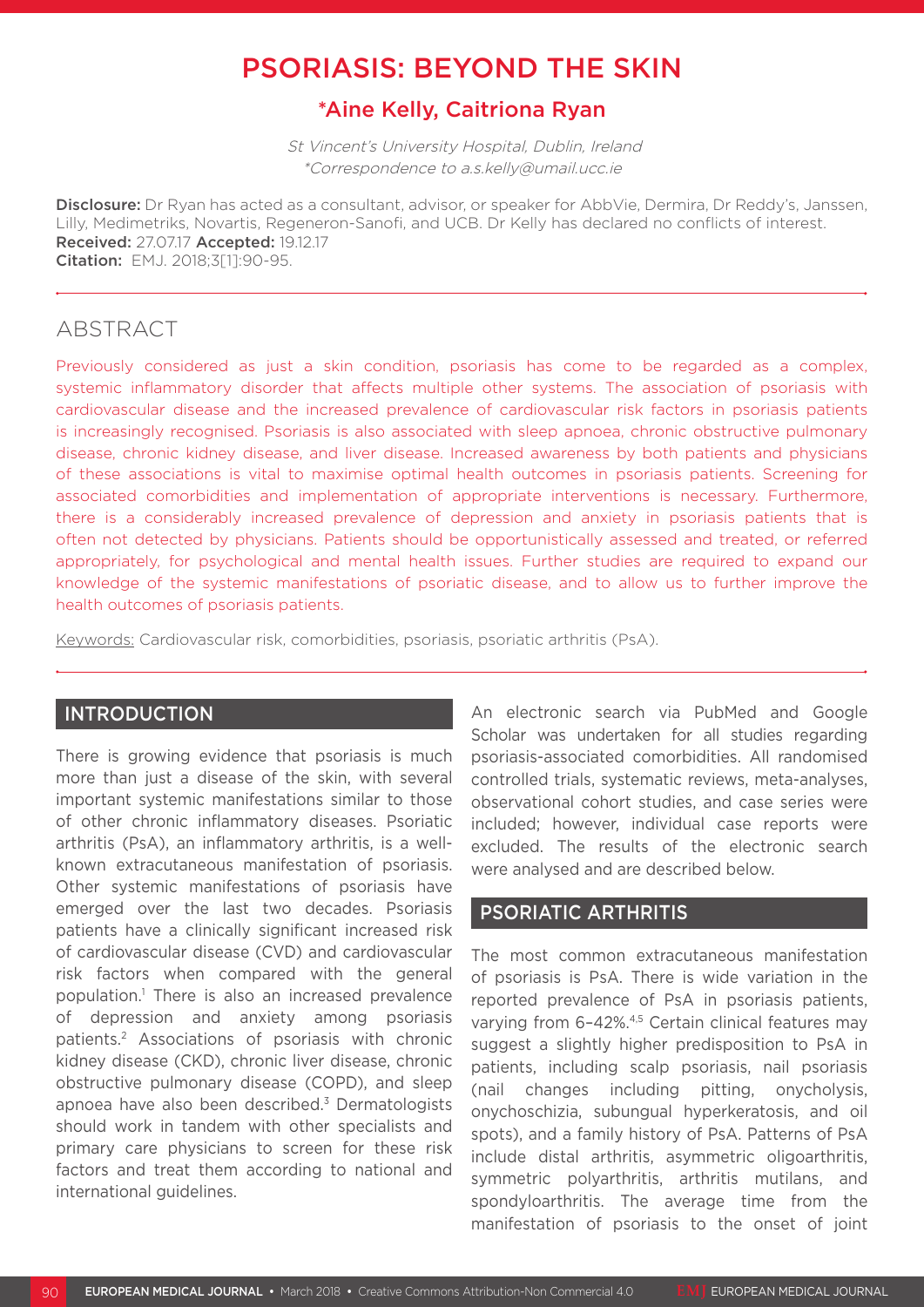disease is  $7-12$  years.<sup>6-8</sup> A delay in the diagnosis of PsA can impact on a patient's long-term outcome. Irreversible changes in the joint can occur within the first year of disease development in 40–60% of patients,<sup>9</sup> and therefore screening of psoriasis patients for PsA is pertinent at every visit. Patients should be asked about joint pain or back stiffness, particularly early in the morning or after a long journey. Morning stiffness lasting >30 minutes is a strong indicator of PsA.<sup>10</sup> Ideally a Psoriasis Epidemiology Screening Tool (PEST) questionnaire should be completed by psoriasis patients annually. There are no specific serological tests to confirm a diagnosis of PsA; however, radiography of joints can be useful to delineate the presence, extent, and pattern of joint damage. Radiographs, along with serology (rheumatoid factor and anti-cyclic citrullinated peptide), can also help to distinguish PsA from osteoarthritis or rheumatoid arthritis. All clinicians treating patients with psoriasis should not hesitate to refer them to a specialist.

## CARDIOVASCULAR COMORBIDITIES

Beyond its association with PsA, the association between psoriasis and CVD has now been established and is an area of intensive research. There is considerable evidence that patients with moderate-to-severe psoriasis have an increased risk of conditions such as CVD, hypertension, hyperlipidaemia, obesity, diabetes, and metabolic syndrome.<sup>1</sup> Patients with psoriasis have higher rates of mortality when compared to the general population.11 A seminal cohort study using the UK General Practice Research Database (GPRD) reported that patients with psoriasis had an increased adjusted relative risk for myocardial infarction after controlling for other cardiovascular risk factors, particularly in those with more severe psoriasis and in younger patients.12 A similar study using the GPRD found the incidence of CVD risk factors, such as hypertension, diabetes, obesity, and hyperlipidaemia, was increased in psoriasis patients compared with the general population.<sup>13</sup> Recent studies examining the association of psoriasis and these cardiovascular risk factors have supported these findings.<sup>14,15</sup>

Studies have demonstrated that psoriasis patients are more likely to be obese; however, it is unclear whether obesity predates or is a consequence of psoriasis. A prospective study that followed 78,626 women for 14 years showed a positive correlation between increasing BMI and risk of incident psoriasis,16 suggesting obesity may precede the development of the disease. A recent study examining children and adolescents with psoriasis showed that they are more obese compared to age and sex-matched controls. There was also a tendency towards central adiposity in psoriatic patients in this study.<sup>17</sup> Psoriasis patients have an increased incidence of dyslipidaemia, and important differences have been observed in lipoprotein size, particle composition, and cholesterol efflux mechanisms. These patients also have a lower level of high-density lipoprotein and an increased level of low-density lipoprotein; the proportion of these lipoproteins in psoriasis patients is similar to that of diabetic patients.17 In psoriatic patients with an adverse lipid profile, statin therapy should be considered. Physicians should be vigilant to observe for liver toxicity in those patients prescribed both methotrexate and a statin.

A meta-analysis and systemic review suggested that the prevalence of diabetes was increased in psoriasis patients, with an odds ratio of 1.53 for mild disease and 1.97 for severe disease.18 Percutaneous absorption of topical steroid treatments can lead to worsening of blood sugar control and diabetes. In rare cases, patients can develop iatrogenic Cushing's syndrome.19 In a large meta-analysis looking at the prevalence of hypertension in 309,469 psoriasis patients, the odds ratio for hypertension in patients with mild psoriasis was 1.30, and 1.49 in those with severe psoriasis compared with healthy controls.15

Excess alcohol consumption and smoking are independent risk factors for the development of CVD and both are increased in psoriasis. A metaanalysis of 28 studies showed an association between psoriasis and current or former smoking, and suggested that smoking is an independent risk factor for the development of psoriasis.20 Biochemically, cigarette smoking has been shown to increase the number of circulating T helper (Th)17 cells in the peripheral blood of psoriasis patients compared to non-smokers. Th17 cells are proposed to be one of the main drivers of psoriasis.<sup>21</sup>

All psoriatic patients require an annual lipid profile and glycated haemoglobin (HbA1c) or fasting glucose assessment for dyslipidaemia and diabetes or insulin resistance. They should have opportunistic blood pressure monitoring when attending appointments. There should be a low threshold to start cardioprotective medications; notably, beta blocker therapy for CVD can lead to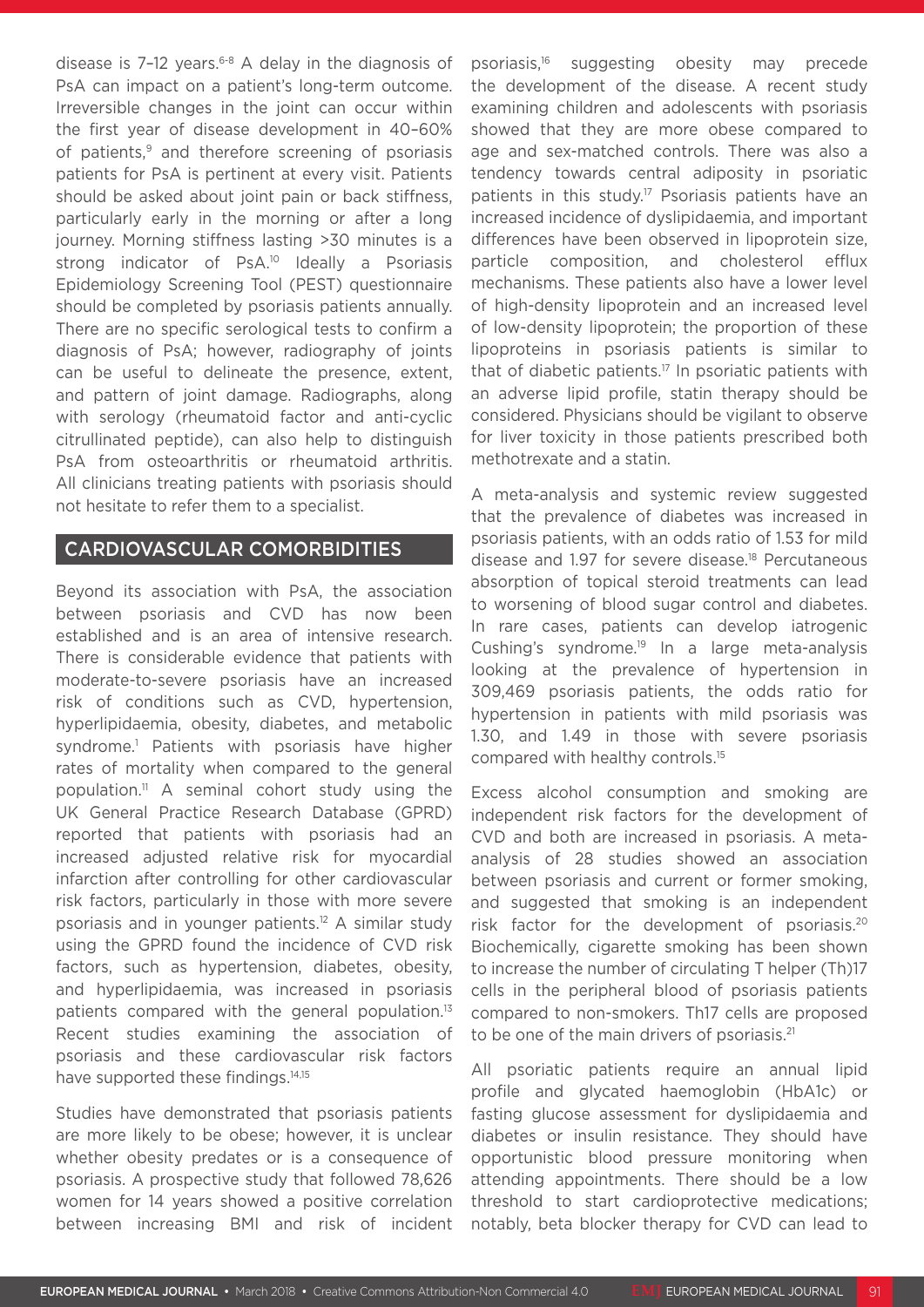flares in psoriasis and is therefore best avoided. There are no dedicated guidelines for the management of coronary risk in patients with psoriasis and physicians should be mindful that scoring systems, such as the 10-year Framingham risk score, could significantly underestimate cardiovascular risk in these patients.<sup>22</sup>

There is debate as to the ability of biologic therapies to treat psoriatic comorbidities other than PsA. Some psoriatic registries have shown a reduced hazard ratio (0.26; 95% confidence interval: 0.12–0.56) for myocardial infarction for those patients treated with anti-tumour necrosis factor-α inhibitors compared with those not treated.23 This was believed to be related to a reduction in inflammation and subsequent atherosclerosis. Following this, a double-blind placebo-controlled psoriasis trial of adalimumab that used positron emission tomography and computed tomography combined to measure vascular inflammation, did not show reduced vascular inflammation in adalimumab-treated patients.24 Further studies are required to delineate the association of reduced cardiovascular risk in psoriasis patients treated with biologic therapies.

## OTHER COMORBIDITIES

#### Psoriasis and Sleep Apnoea

There is increasing evidence showing an association between psoriasis and obstructive sleep apnoea (OSA). The association of OSA and psoriasis was first described in 1999.25 Shalom et al.26 looked at the prevalence of OSA in 12,336 patients with psoriasis and compared them to 24,008 age and sex-matched controls. The study found a significant association between psoriasis and OSA, which was still present following multivariate analysis adjusting for sex, ethnicity, BMI, COPD, hypothyroidism, hyperlipidaemia, and peptic ulcer disease.26 A Danish study also looking at a population of psoriasis patients found that patients with more severe psoriasis and those with PsA had a greater incidence of OSA.<sup>27</sup> Karaca et al.28 performed sleep studies on 33 patients with psoriasis and detected an increased frequency of OSA in psoriasis patients compared to that of the normal population.

#### Psoriasis and Chronic Obstructive Pulmonary Disease

A meta-analysis and systemic review identified four observational studies, with a total of 13,418 patients, looking at the association of COPD and psoriasis.29 They found that psoriasis patients were at a much greater risk of developing COPD than the general population. This association was stronger among patients with more severe psoriasis.<sup>29</sup> The high prevalence of smoking among psoriasis patients further increases their risk of COPD.20

#### Psoriasis and Chronic Kidney Disease

Patients with moderate-to-severe psoriasis have an increased risk of moderate-to-advanced CKD independent of traditional risk factors. An epidemiological study using a UK primary care electronic medical records database identified 143,883 psoriatic patients and compared them to 689,702 patient controls. Patients who had received phototherapy, systemic, or biologic therapy were defined as having severe psoriasis. Patients with psoriasis were found to be more likely to develop CKD compared to controls. This increased risk was significant even after controlling for traditional risk factors for kidney disease (age, sex, diabetes, high blood pressure, high cholesterol levels, and use of non-steroidal anti-inflammatory drugs). Patients with severe psoriasis were almost twice as likely to develop CKD and were >4-times more likely to develop end-stage renal disease requiring dialysis.<sup>30</sup> PsA patients have a higher risk of CKD and end-stage renal disease compared to that of psoriasis patients.<sup>31</sup> Many systemic medications for psoriasis are excreted via the renal system, e.g., methotrexate. A lowered glomerular filtration rate can lead to decreased drug metabolism and drug toxicity. Renal function should be monitored via routine blood tests, blood pressure measurements, and urinalysis in all psoriasis patients, particularly those prescribed systemic treatments. Early detection is critical because once kidney disease develops it cannot always be reversed.

#### Psoriasis and Liver Disease

Liver fibrosis, like kidney disease, is generally asymptomatic and can go undetected until the condition becomes advanced. Non-alcoholic fatty liver disease (NAFLD) is the most common form of liver disease in developed countries. This form of liver disease denotes the presence of fat in the liver cells in the absence of excess alcohol consumption, which then leads to significant inflammation and liver fibrosis. The condition is closely linked to obesity and metabolic syndrome. Among a series of 130 psoriasis patients matched for BMI, age, and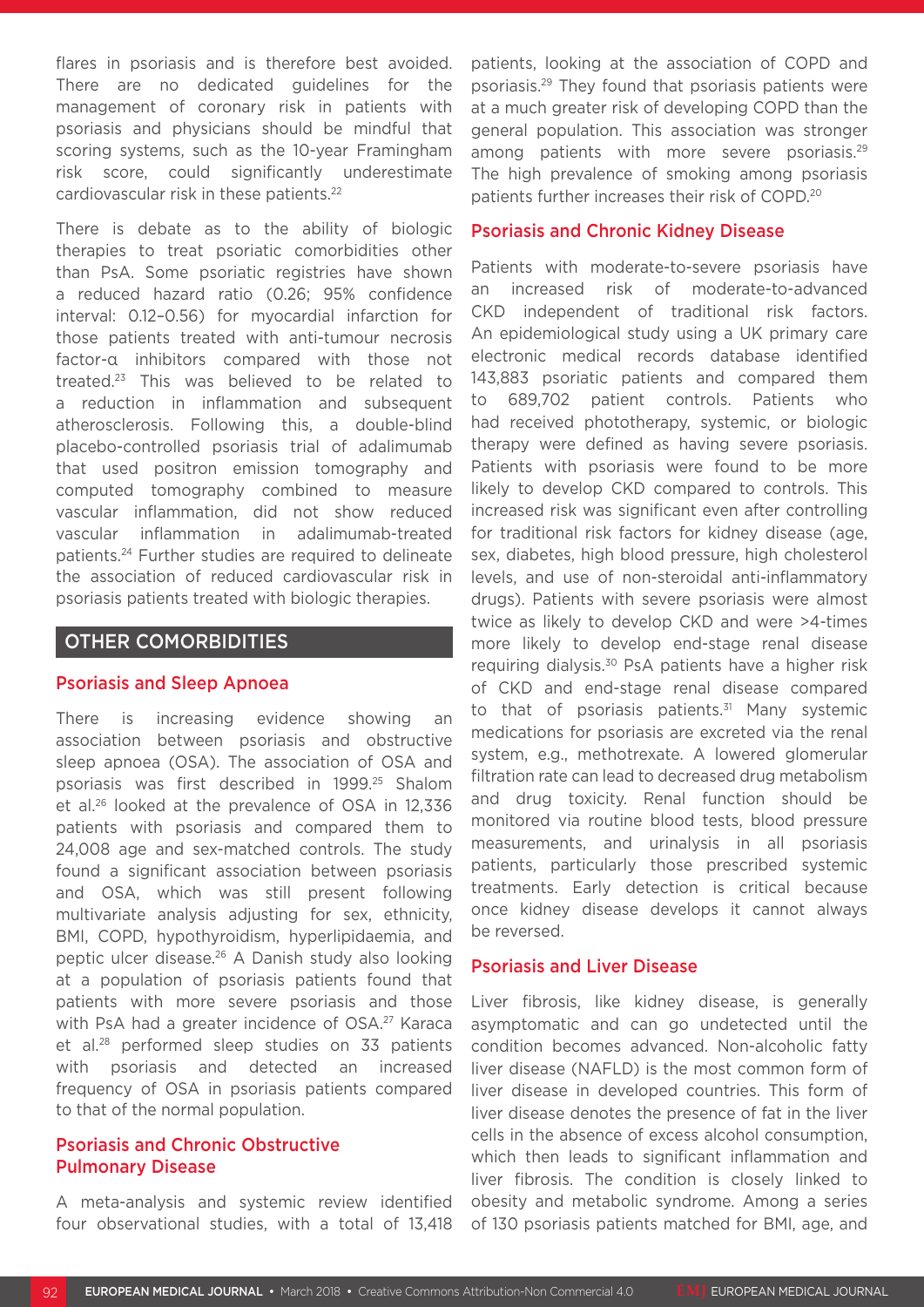sex with 260 healthy controls, psoriasis patients were found to have a higher rate of NAFLD following a liver ultrasound examination.32 The psoriasis patients also had higher levels of C-reactive protein than controls.<sup>32</sup> Those psoriasis patients who had NAFLD also had higher interleukin-6 and adiponectin levels than those without disease.<sup>32</sup> A Dutch observational study of 2,292 people found 46.2% of psoriasis patients had a diagnosis of NAFLD compared to 33.3% of healthy controls.33 This study did not control for BMI or metabolic disease. A study looking at the clinical features of NAFLD in psoriasis patients found NAFLD to be strongly associated with PsA.<sup>34</sup> Given that patients with PsA have higher levels of inflammatory cytokines than psoriasis patients without joint involvement, this is a credible association. The association between psoriasis and excessive alcohol intake is well-described. This confounds the already higher propensity of psoriasis patients to develop liver disease. Methotrexate, one of the first-line systemic treatments for psoriasis globally, is known for its propensity to cause liver fibrosis. In patients with no risk factors for hepatotoxicity, a cumulative dose of 3.5–4.0 g of methotrexate is acceptable. Beyond this dose, liver biopsy or possibly a switch of medications should be considered.<sup>35</sup> A systematic review of methotrexate and liver fibrosis in psoriasis patients found a 22% increased risk of any type of fibrosis on biopsy following the use of methotrexate.36 There was also a trend towards methotrexate use and progression towards significant fibrosis, but this was not statistically significant. Duration and cumulative dose of methotrexate was not associated with fibrosis on biopsy. Psoriasis patients should have regular serum liver function tests, particularly those on systemic medication. All psoriasis patients on methotrexate should have regular procollagen-3 level tests, in addition to their regular liver function tests.<sup>30</sup>

## THE PSYCHOSOCIAL BURDEN OF DISEASE

Patients with psoriasis may experience significant psychological and social disability. This varies among patients and does not always correlate with psoriasis severity; for example, a small patch of psoriasis on a young person's face compared to a large plaque on the back of an older person can have disproportionate effects on quality of life. Psoriasis patients may avoid some social situations, such as swimming, and can be restricted in their clothing choices, for example, avoiding wearing dark colours to minimise the appearance of skin flakes, wearing short sleeves, or shorts. Psoriasis patients also have a high risk of sexual dysfunction; patients with genital psoriasis report a lower frequency of intercourse, higher incidence of dyspareunia, and a worsening of their psoriasis following intercourse. $37$  Unemployment levels are high among psoriasis patients; in a study of 5,604 psoriasis patients, 12% were unemployed. Of these, 92% cited psoriasis and/or PsA as the sole reason for not working.<sup>38</sup> A recent metaanalysis of 98 studies showed that the prevalence of depressive symptoms among psoriasis patients was 28%. The prevalence of clinical depression in this analysis was 12% using the International Classification of Diseases code.<sup>39</sup> Furthermore, psychological distress is also known to exacerbate psoriasis disease. A significant portion of patients report stress and distress as triggers for their psoriasis. In a review of 928,194 patients from 15 papers, the prevalence of anxiety was 48%, which was significantly higher than in healthy controls. Dermatology centres should screen patients for anxiety and depression at each clinic visit. Patients who may be suffering from depression should be referred to a specialist. Notably, fluoxetine, lithium, and some benzodiazepines used in the treatment of some mental illnesses can make psoriasis flare. Recent studies in mindfulness and cognitive behavioural therapy in psoriasis patients have shown significant improvements in mental health status and the clinical severity of their psoriasis.<sup>40-42</sup>

Up to 30% of psoriasis patients abuse alcohol. This can lead to a wide spectrum of health and social problems, including liver cirrhosis, ischaemic heart disease, atrial fibrillation, sudden death, cerebrovascular disease and stroke, acute and chronic kidney injury, peptic ulcers, depression, suicide, and anxiety. A large objective study found that mortality from alcohol-related causes was significantly higher in psoriasis patients than in the general population.<sup>43</sup> As previously noted, there is an increased incidence of NAFLD in psoriasis patients, which increases the adverse effects of excess consumption of alcohol on liver inflammation.44 Excessive alcohol consumption can thus limit treatment options in these patients. Self-reported alcohol consumption often underestimates actual intake in psoriasis patients. Physicians should be aware that patients who abuse alcohol often evade detection until medical, legal, or social problems arise. Alcohol biomarkers,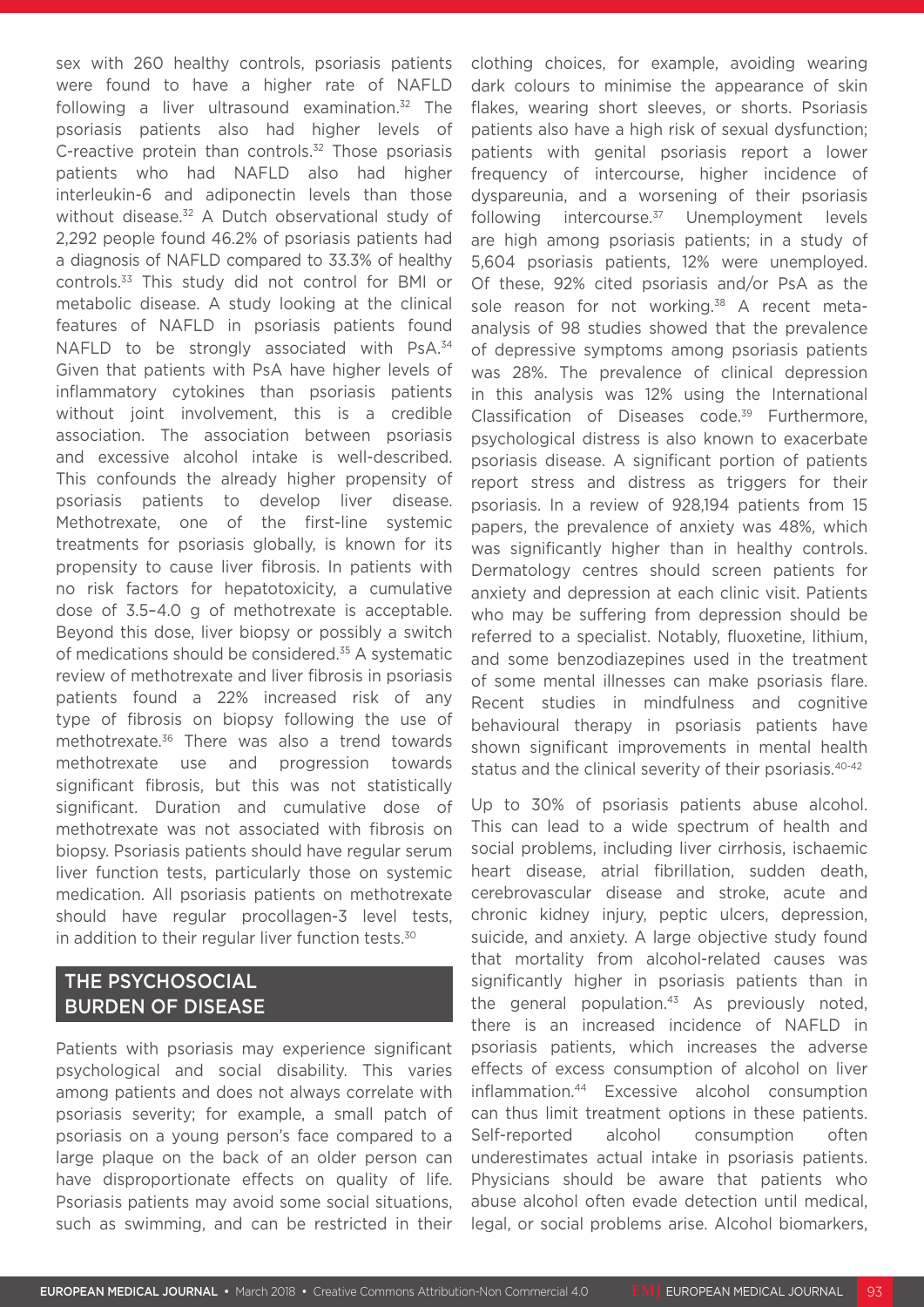such as erythrocyte mean cell volume, gammaglutamyltransferase, and carbohydrate-deficient transferrin can assist in the detection of alcohol abuse. Screening questionnaires, such as AUDIT and CAGE, can also be helpful.<sup>44</sup> Alcohol excess in psoriasis is thought to be due to the psychological distress associated with the disease.45 Studies have shown psoriasis patients who consume alcohol in excess have higher levels of anxiety.<sup>39</sup> Both smoking and alcohol consumption in excess have been shown to worsen psoriasis and decrease the efficacy of treatments.46 Social behaviours, such as cigarette smoking and excessive alcohol consumption, are modifiable risk factors for both psoriasis and CVD. Psoriasis patients should be opportunistically counselled and supported to modify their behaviours.

## **CONCLUSION**

Once thought of as merely a skin condition, psoriasis has come to be regarded as a complex systemic inflammatory disorder that affects multiple other systems, as described in this article. In recent years, the association of psoriasis with CVD is becoming increasingly recognised. There is also an association between psoriasis and sleep apnoea, COPD, CKD, and liver disease; thus, screening of psoriasis patients for these comorbidities and the implementation of appropriate interventions is necessary. Furthermore, depression and anxiety are very prevalent in psoriasis patients and often not detected by physicians; mental illnesses can be more difficult to assess and diagnose than systemic illnesses during a routine consultation. The use of validated questionnaires for depression and anxiety can be a useful screening method in the outpatient setting. It is vital that patients who are having mental health issues are treated and referred to appropriate specialists. Further studies are warranted to expand our knowledge of the systemic manifestations of psoriatic disease and to allow us to improve health outcomes in our psoriasis patients.

#### **REFERENCES**

1. Gisondi P et al. Prevalence of metabolic syndrome in patients with psoriasis: A hospital-based case-control study. Br Journal Dermatol. 2007;157(1):68-73.

2. Chaudhury S et al. Psychological factors in psoriasis. Indian J Psychiatry. 1998;40(3):295-9.

3. Machado-Pinto J et al. Psoriasis: New comorbidities. Anais Brasileiros de Dermatologia. 2016;91(1):8-14.

4. Zachariae H. Prevalence of joint disease in patients with psoriasis: Implications for therapy. Am J Clin Dermatol. 2003;4(7):441-7.

5. Gelfand JM et al. Epidemiology of psoriatic arthritis in the population of the United States. J Am Acad of Dermatol. 2005;53(4):573.

6. Gottlieb AB et al. Use of etanercept for psoriatic arthritis in the dermatology clinic: The experience diagnosing, understanding care, and treatment with etanercept (EDUCATE) study. J Dermatolog Treat. 2006;17(6):343-52.

7. Gladman DD et al. Psoriatic arthritis: Epidemiology, clinical features, course, and outcome. Ann Rheum Dis. 2005;64(Suppl 2):ii14-7.

8. Wilson FC et al. Incidence and clinical predictors of psoriatic arthritis in patients with psoriasis: A population-based study. Arthritis Care & Research. 2009;  $61(2):233-9$ 

9. Haroon M et al. Diagnostic delay of

more than 6 months contributes to poor radiographic and functional outcome in psoriatic arthritis. Ann Rheum Dis. 2015; 74(6):1045-50.

10. Weisman MH. Inflammatory back pain. Rheum Dis Clin North Am. 2012;38(3): 501-12.

11. Gelfand JM et al. The risk of mortality in patients with psoriasis: Results from a population-based study. AMA Arch Derm. 2007;143(12):1493-9.

12. Abuabara K et al. Cause-specific mortality in patients with severe psoriasis: A population-based cohort study in the United Kingdom. Br J Dermatol. 2010;163(3):586-92.

13. Neimann AL et al. Prevalence of cardiovascular risk factors in patients with psoriasis. J Am Acad Dermatol. 2006;55(5):829-35.

14. Armstrong AW et al. The association between psoriasis and obesity: A systematic review and meta-analysis of observational studies. Nutr Diabetes. 2012;2(12):e54.

15. Armstrong AW et al. The association between psoriasis and hypertension: A systematic review and meta-analysis of observational studies. J Hypertens (Los Angel). 2013;31(3):433-42.

16. Setty AR et al. Obesity, waist circumference, weight change, and the risk of psoriasis in women: Nurses' Health Study II. Arch Intern Med. 2007;

#### 167(15):1670-5.

17. Paller AS et al. Association of pediatric psoriasis severity with excess and central adiposity: An international cross-sectional study. JAMA dermatol. 2013;149(2):166-76.

18. Armstrong AW et al. Psoriasis and the risk of diabetes mellitus: A systematic review and meta-analysis. JAMA dermatol. 2013;149(1):84-91.

19. Nakamura M et al. Update on the systemic risks of superpotent topical steroids. J Drugs Dermatol. 2017;16(7): 643-8.

20. Armstrong AW et al. Psoriasis and smoking: A systematic review and metaanalysis. Br J Dermatol. 2014;170(2): 304-14.

21. Torii K et al. Tobacco smoke is related to Th17 generation with clinical implications for psoriasis patients. Exp Dermatol. 2011;20(4):371-3.

22. Torres T et al. Framingham Risk Score underestimates cardiovascular disease risk in severe psoriatic patients: Implications in cardiovascular risk factors management and primary prevention of cardiovascular disease. J Dermatol. 2013;40(11):923-6.

23. Kimball AB et al. Cardiovascular disease and risk factors among psoriasis patients in two US healthcare databases, 2001-2002. Dermatology. 2008;217(1):27-37.